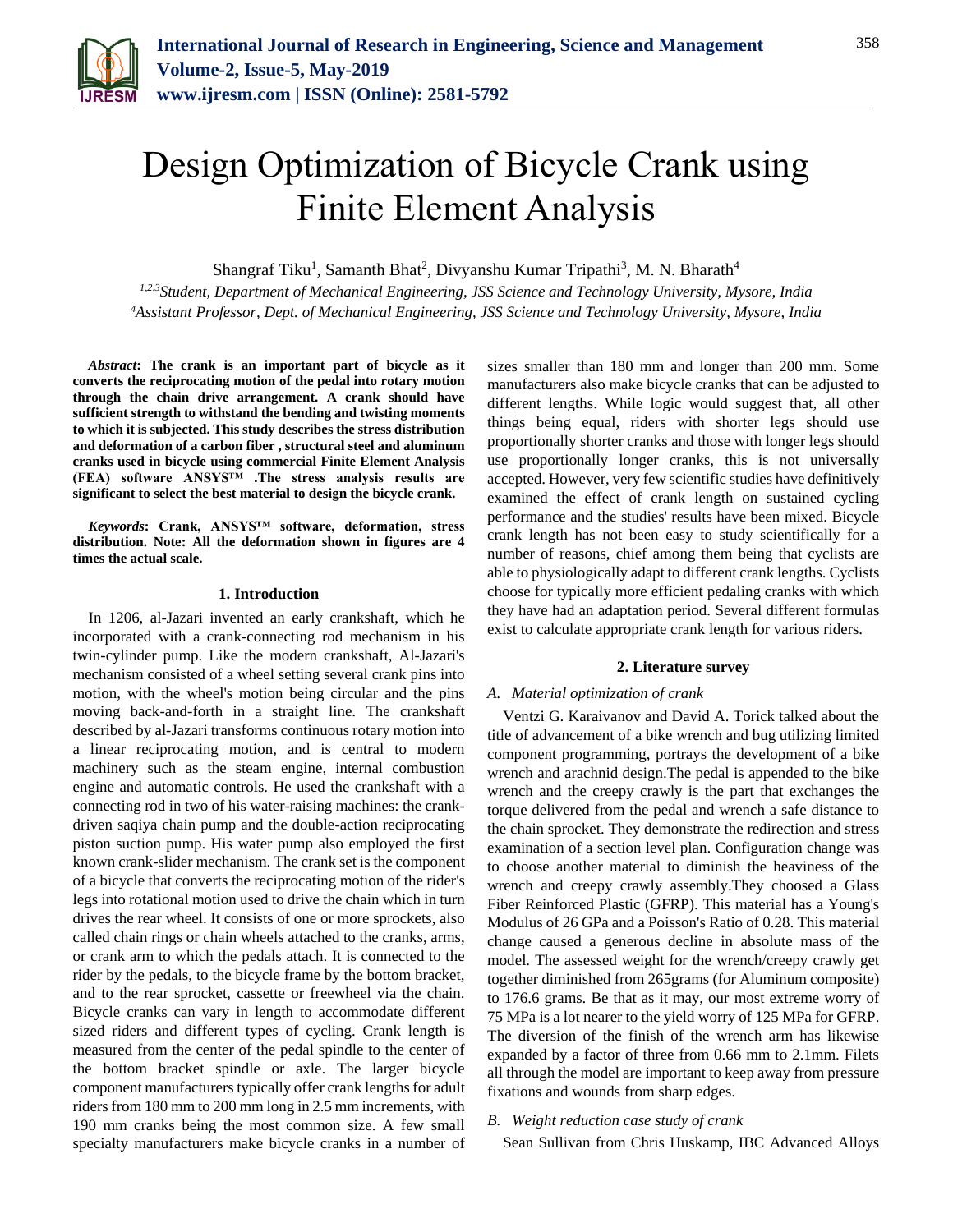

(2013) talked about the contextual analysis of weight decrease of a superior street bike wrench arm set by actualizing Beralcast 310. The initial segment of the examination concerns the immediate substitution of 7050-T651Al with Beralcast 310. As referenced already, the wrench arms are empty forgings however the inner geometry isn't known and was in this way not displayed. Chart diagrams the last aftereffects of the substitution of Beralcast 310.

The emphasis is on the relative contrasts between the two materials, thusly the majority of the outcomes are appeared as a percent distinction. The figure demonstrates the graphical portrayal of weight decrease of existing wrench.



Fig. 1. Sprocket crank arm results

From the second piece of the examination, the model of the standard Dura-Ace straight wrench arm was altered in five one of a kind approaches to demonstrate the potential weight funds. The figure demonstrates the pictorial portrayal of elective structure options. The weight decrease by shaped through cut is over 20%, the best out of the five one of a kind plans. It is important that each plan has few pressure fixations. Anyway the focal point of this examination isn't to make refined generation quality plans but instead demonstrate the positive characteristics of utilizing Beralcast 310 for the Dura-Ace wrench set. In such manner, the 310 is an improvement over the 7050-T651 Al. For every one of the five plan emphases; the general feelings of anxiety are beneath yield, the weight decrease levels are 10 to 20% over the deliberate load of the real part, solidness increments by as meager as 5% and as much as 64%

#### *C. Stress analysis of bicycle paddle*

S. Abey Gunasekara and T.M.M. Amarasekara talked about the pressure investigation of bike paddle and upgraded by limited component technique, portrays and proposed enhancements of structures with respect to limit the weight, cost and ideal factor of security. Disappointment of oar wrench implies the dynamic of abrupt weakening of their mechanical quality as a result of stacking impact. Oar make materials demonstrated distinctive properties therefore numerous focal points just as inconveniences. Anyway material quality ought to have capacity to withstand a connected worry without disappointment. For the most part, wrenches are made of an aluminum combination, titanium, carbon fiber, chromyl steel or different more affordable steel. The pedal power is changing each second during the time spent turning the pedal and size and heading of pedal power is distinctive as per diverse riding stance. First 50% of the round weight is certain and second half

weight is negative. Most extreme burden is coming vertically descending and greatness is relying upon the street condition, slant of the street and just as weight of the rider. In this writing considered 95 % man's weight of the populace is about 116Kg. This is the greatest burden following up on pedal just as wrench in descending. Because of this heap bowing worry in wrench and it will make winding of the wrench. The most extreme twisting pressure gives the heap acting toward the finish of the pedal. From this writing, we found that there is a most extreme worry in sharp edges in the wrench close to fixed gap so need to apply a few filets on sharp edges and more thickens close to fixed opening than the pedal fixing gap by including material. Continuously it is expected to keep identical worry as much as low. It will profit to toughness of the segment.

#### *D. Conclusion of literature review*

From the survey of writing introduced over, coming up next are the real ends: I) Weight decrease of wrench helps the genuine cyclist and racers for quick driving. A weight decrease of 90 grams will influence the plan to be appealing. In the event that we utilize substitute material, significant increment in avoidance. Utilization of GFRP had a generous increment in avoidance. A few top of the line wrench congregations should be benchmarked to decide whether the redirection is satisfactory. On the off chance that the benchmarked wrenches have comparable redirections the plan ought to be worthy to the top of the line customer. ii) Directly substituting the Beralcast 310 builds the part's firmness by around 67% and diminishes the weight by 26.6%. Weight decrease of 10 to 20% is conceivable with an expansion in firmness upto 64%. iii) In reference to bike cranksets, weight and solidness are both critical attributes. Weight decrease implies the rider can acquire more prominent speeds and separations utilizing less vitality. More noteworthy wrench arm firmness takes into account increasingly pedal power to be exchanged to the bike's back wheel as opposed to distort the arm. iv) Fatigue is the dynamic auxiliary harm that happens when materials are exposed to cyclic stacking. Worry because of burden on the wrench was expanded to greatest and diminishing to least. Comparable pressure ought to be decreased and need to keep it in a normal incentive for strength.

#### **3. Problem Statement**

This project will focus on selecting the best design and material for manufacturing of the bicycle crank out of the following materials:

- Structural steel
- Carbon fiber cranks
- Aluminum cranks

By obtaining the results of stress distribution and deformation when a constant force is applied on the different materials, using finite element analysis (FAE) software ANSYS™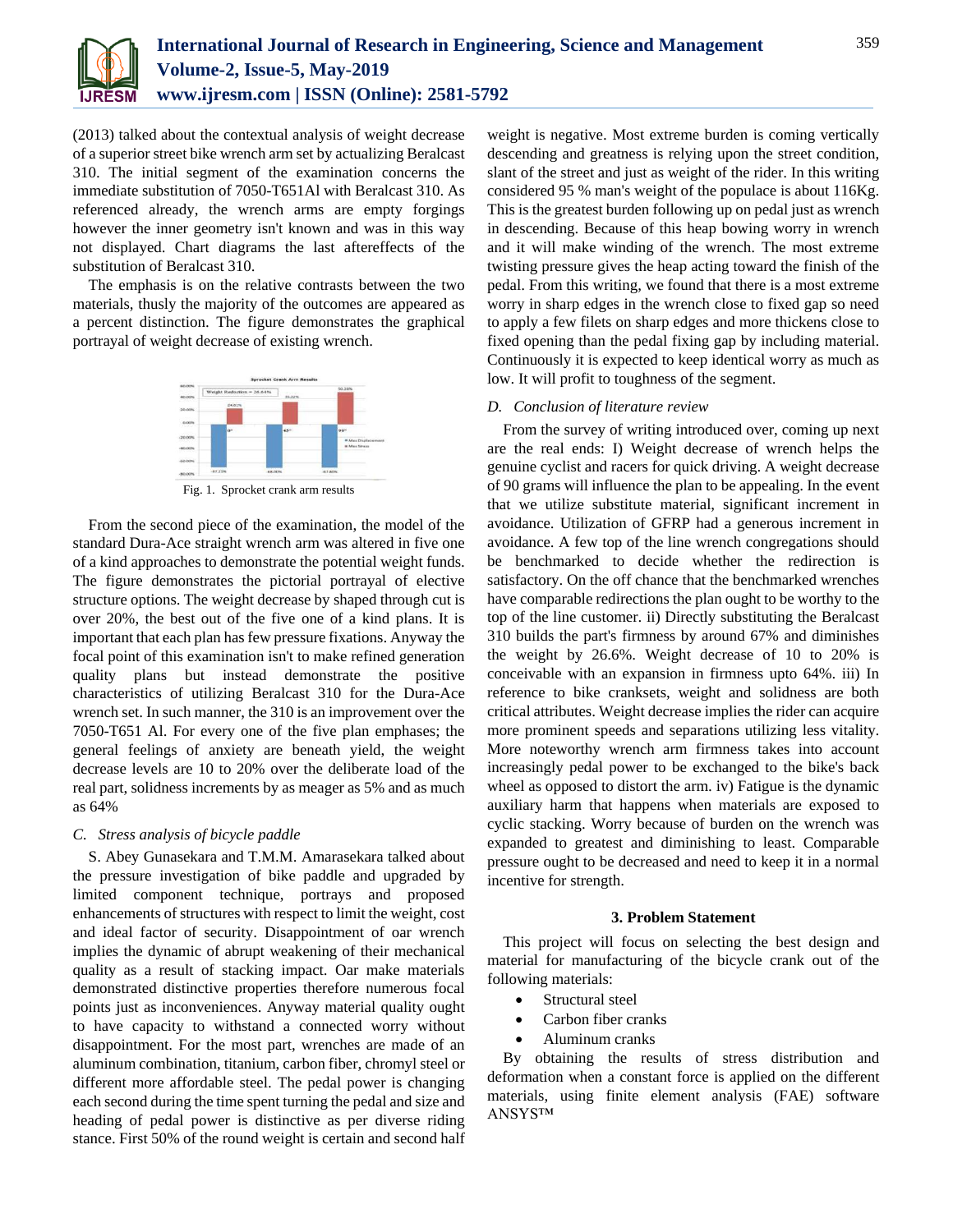

## *A. Objectives*

- 1. To determine the best design for manufacturing of the bike crank (out of the four proposed designs.)
- 2. To determine the best material for manufacturing of the bike crank Using the finite element analysis method (using ANSYSTM)

# *B. Crank specifications*

A roadster bicycle is a type of utility bike which was once common worldwide, and still common in Asia, Africa, Latin America, and some parts of Europe. During the past few decades, traditionally styled roadster bicycles have regained popularity in the Western world, particularly as a lifestyle or fashion statement in an urban environment.



Fig. 2. Crank specifications

The general specifications of the selected bicycle are as follows:

- Dura tuf steel brazed frame and fork/nylon tyres
- 48 teeth chain wheel crank and 20 teeth freewheel
- Frame Height: 22 inch and 24 inch
- Centre and side pull braking system
- Wide and thin barrel hubs kindly note, this product will be shipped in a semi assembled/dismantled state



Fig. 3. Bicycle crank

- *C. Dimension of the bicycle crank*
	- $\bullet$  End to End distance = 20cm
	- Radius of the rivet hole on the left  $= 0.75$ cm
	- Radius of the semicircular region on the left  $= 1.25$ cm
	- Square section towards left =  $2.5X2.5 \text{ cm}^2$
	- The circular region towards right has diameter  $= 2.4$ cm
	- Radius of the rivet hole on the right  $= 0.6$ cm
- Thickness of the crank  $= 1.2$ cm
- Breadth of the crank  $= 1.6$ cm



The dimension of the bicycle crank of the selected bicycle are shown in the above figure.

*D. Structural analysis: Standard crank made of structural steel*



Figure 5 displays the 3-D diagram of the standard design of the crank used in the Hercules Roadster model and the Figure 6 displays the meshing of it.

The left part of the crank is fixed using the Rivet of the same material used in the crank. Upon constant load application of 800N (80 kg approximately) on the right end of the crank(which depects the force acting on the crank by the cyclist when the cyclist is cycling ), it deforms in the following fashion.



Figure 7 displays the deformation of the crank form its mean position. The material being structural steel undergoes a maximum deformation of 3.7547mm.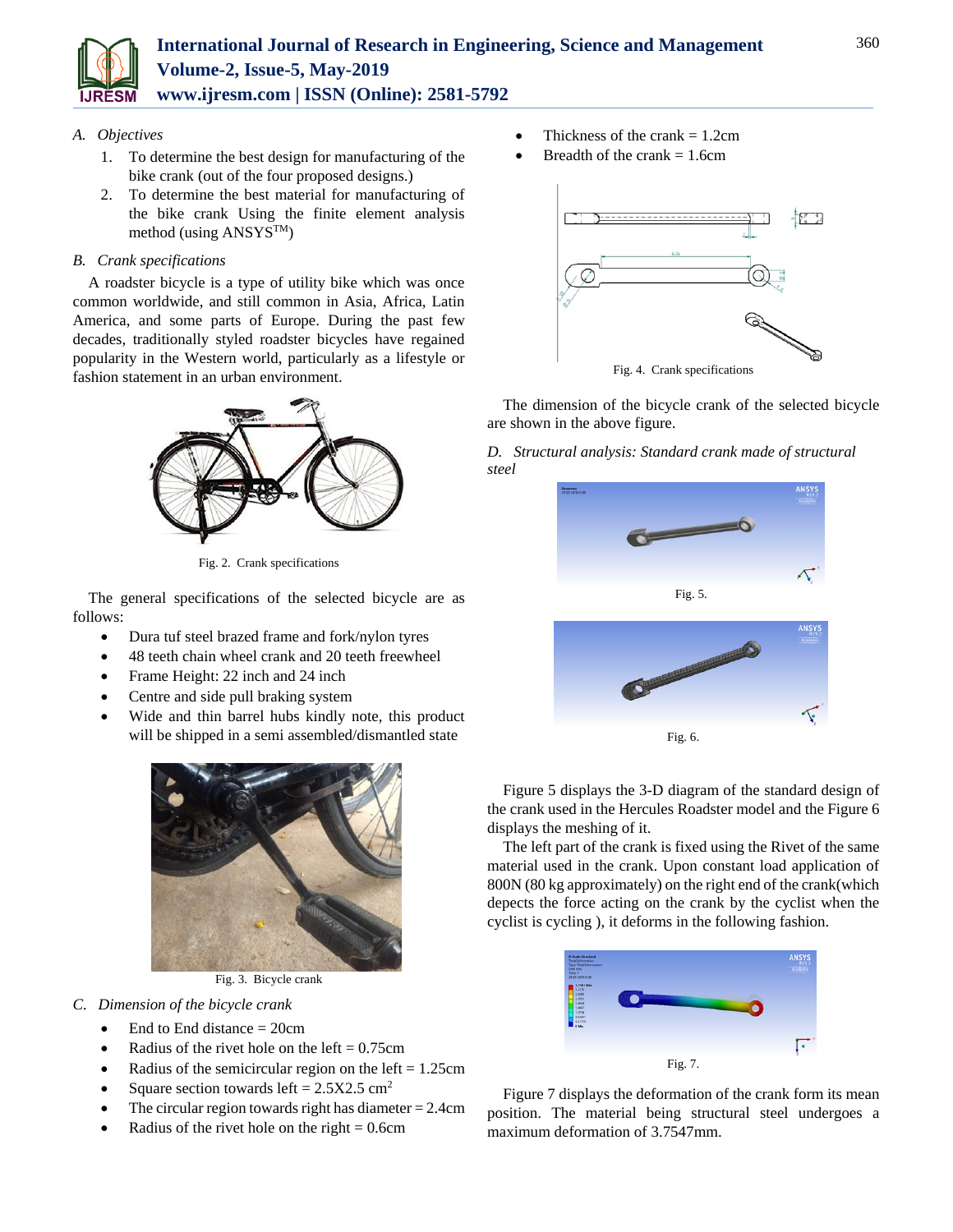



The figure 8 explains the stress distribution on the model when a constant force of 800N is applied on it. The crank shows a maximum stress concentration of 639.6 MPa highlighted by the area in red.

#### *E. Improvised model 1 made by structural steel*





Figure 9 shows the 3-D model of the improvised design and the Figure 10 displays the meshing of it. that helps in reducing the net deformation of the model and also the maximum stress concentration. The left part of the crank is fixed using the Rivet of the same material (structural steel) used in the crank. Upon constant load application of 800N (80kg approximately) on the right end of the crank, it deforms in the following fashion:



Fig. 11. Displays the deformation of the crank form its mean position.



The material being structural steel undergoes a maximum deformation of 2.6745 mm. This is a net reduction in the deformation by 28.769% which is very effective and it also has reduction in the material quantity used as it has holes drilled in it.

The figure 12 explains the stress distribution on the model when a constant force of 800N is applied on it. The crank shows a maximum stress concentration of 469 MPa highlighted by the area in red. Thus this design is better and lighter to manufacture than the standard model.

*F. Improvised model 2 made by structural steel*



Figure 13 shows the 3-D model of a more improvised design and the Figure 10 displays the meshing of it that helps in reducing the net deformation of the model even more and also the maximum stress concentration. The left part of the crank is fixed using the Rivet of the same material (structural steel) used in the crank. Upon constant load application of 800N (80 kg approximately) on the right end of the crank, it deforms in the following fashion.



Figure 15 displays the deformation of the crank form its mean position. The material being structural steel undergoes a maximum deformation of 2.1594 mm. This is a net reduction in the deformation by 42.488 % which is very effective and it also has reduction in the material quantity used as it has embossing on all the sides of its structure. It is lighter and cheaper and more effective in reducing the deformation as compared to other designs.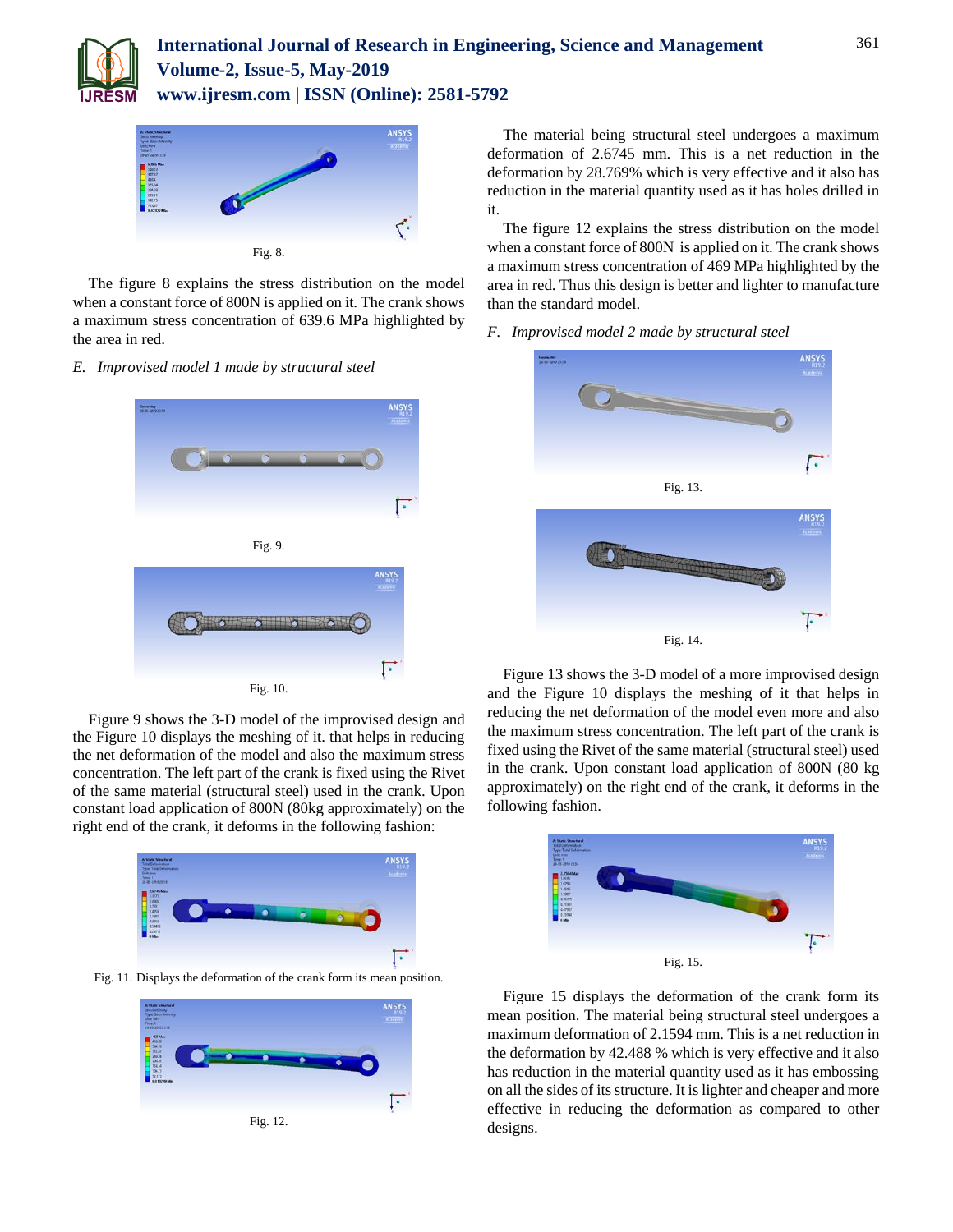



The figure 16 explains the stress distribution on the model when a constant force of 800N is applied on it. The crank shows a maximum stress concentration of 340.56 MPa highlighted by the area in red.

Thus this design is better and cheaper to manufacture than the standard model. It is lighter more effective in reducing the stress concentration as compared to other designs.

*G. Improvised model 3 made by structural steel*



Fig. 17.



Fig. 18.

Figure 17 shows the 3-D model of a more improvised design and the Figure 18 displays the meshing of it. that helps in reducing the net deformation of the model even more and also the maximum stress concentration. The left part of the crank is fixed using the Rivet of the same material (structural steel) used in the crank. Upon constant load application of 800N (80 kg approximately) on the right end of the crank, it deforms in the following fashion.



Figure 19 displays the deformation of the crank form its mean position. The material being structural steel undergoes a maximum deformation of 1.4881 mm. This is a net reduction in the deformation by 60.367% which is very effective and it also

has reduction in the material quantity used as it has embossing on all the sides of its structure in the form of concentric oval shaped structure machined to a certain depth. It is lighter and more effective in reducing the deformation as compared to other designs.



The figure 20 explains the stress distribution on the model when a constant force of 800N is applied on it. The crank shows a maximum stress concentration of 268.5 MPa highlighted by the area in red.

Thus this design is better and lighter to manufacture than the standard model. It is lighter and more effective in reducing the stress concentration as compared to other designs. As the above design has the least deformation and stress acting on it parts, thus we are analyzing it for other material to get better results. *1) Structural analysis on crank made of Aluminium alloy*



Figure 21 displays the deformation of the crank form its mean position.

The material being aluminium alloy undergoes a maximum deformation of 4.1991 mm. The design is still very reliable than the basic design but is not stronger because aluminium has less modulus of rigidity when compared to structural steel thus it can't be considered ideal for manufacturing.



The figure 22 explains the stress distribution on the model when a constant force of 800N is applied on it. The crank shows a maximum stress concentration of 268.95 MPa highlighted by the area in red.